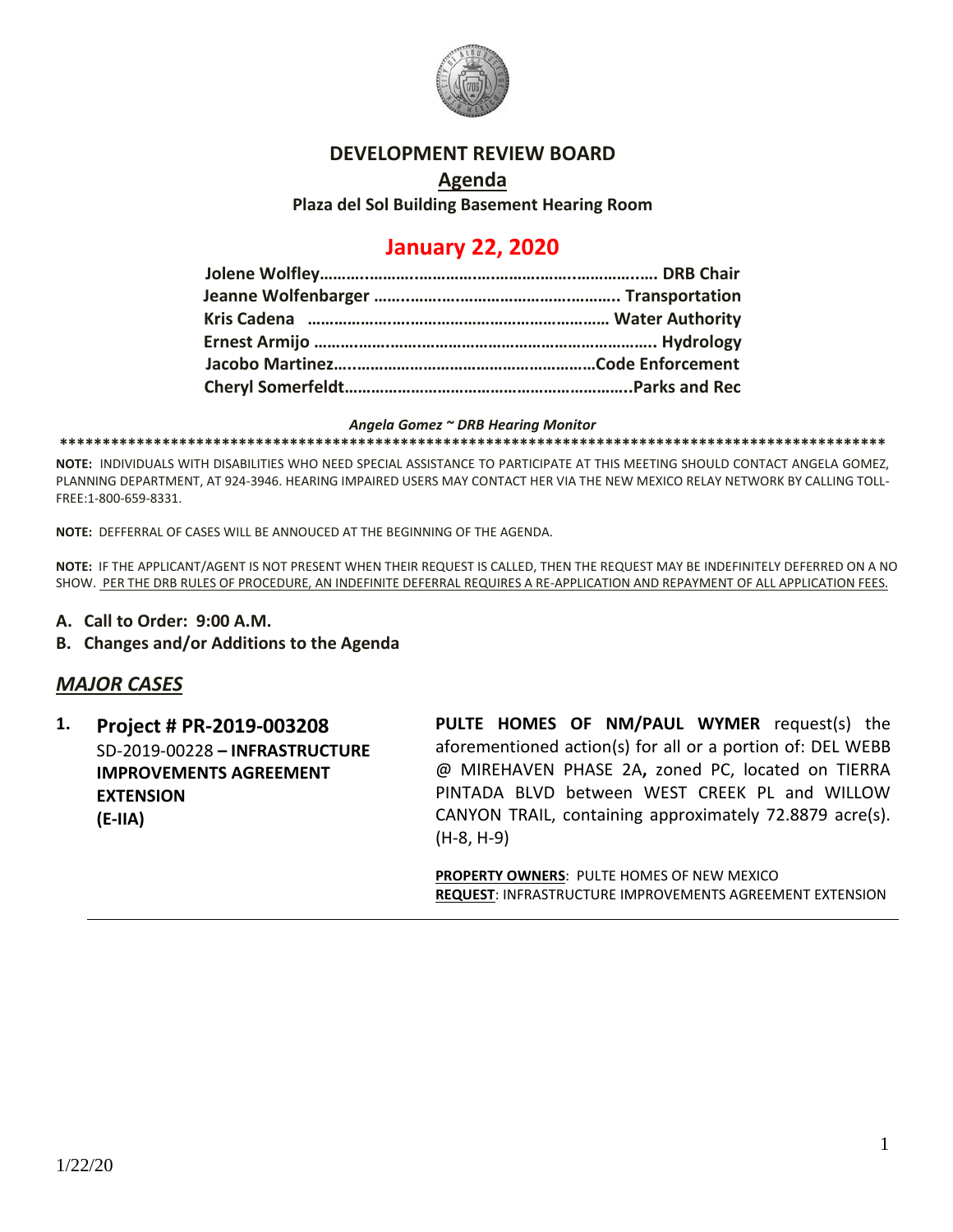**2**. **Project # PR-2019-003199 SI-2019-00424 –** SITE PLAN

**CLARK CONSULTING ENGINEERS** agent(s) for **ABQ AIRPORT LODGING, LLC** request(s) the aforementioned action(s) for all or a portion of: LOT 3A-2A, BLOCK 1, SUNPORT PARK**,**  zoned NR-BP, located at 3021 FLIGHTWAY SE between UNIVERSITY and TRANSPORT, containing approximately 1.9 acre(s). (M-15)

**PROPERTY OWNERS**: **PHOENIX TWO LIMITED PARTNERSHIP REQUEST**: SITE PLAN FOR HOTEL DEVELOPMENT

**3. Project # PR-2018-001470 (1000643) SI-2019-00421 –** SITE PLAN **DANIEL SOLARES JR.** agent(s) for **IPMI 6 LLC** request(s) the aforementioned action(s) for all or a portion of: TRACT 84E MRGCD MAP 35 & ADJ VAC PORT OF 9TH ST**,** zoned MX-M, located at 2500 12<sup>TH</sup> STREET between 12<sup>TH</sup> ST and MENAUL BLVD, containing approximately 47.29 acre(s). (H-13)*[Deferred from 1/8/20]*

> **PROPERTY OWNERS**: US INDIAN SERVICE AND BUREAU OF INDIAN AFFAIRS **REQUEST**: THREE RETAIL STRUCTURES, PARKING LOT AND SITE AMENITIES

**4. Project # PR\_2018-001579** SI-2019-00355 **– SITE PLAN AMENDMENT** SI-2019-00354 **– SITE PLAN**

**MODULUS ARCHITECTS, INC** agent(s) for **DEEPESH KHOLWADWALA** request(s) the aforementioned action(s) for all or a portion of: PARCEL A-1-A-1-B SUBD PLAT TRS A-1-A-1-A & A-1-A-1-B WINROCK CENTER ADDN, PARCEL A-2 AND A-3 PLAT OF PARCELS A-1 THRU A-3 & PARCEL C-2A WINROCK CENTER ADDN + PARCEL C-2A1 SUBD PLAT PARCEL C-2A1 & C-2A2 WINROCK CENTER ADDN, PARCEL E1A WINROCK CENTER ADDITION, PARCEL D1A WINROCK CENTER ADDN REPLAT OF PARCEL D1 WINROCK CENTER ADDN AND PARCEL A-1-A-1-A-1-A **WINROCK CENTER ADDITION**, zoned MX-H, **l**ocated **at 2100 LOUISIANA BLVD NE**, containing approximately 83.00 acre(s). (J-19)*[Deferred from 11/20/19, 12/11/19, 12/18/19, 1/8/20]*

**PROPERTY OWNERS**: WINROCK PARTNERS LLCC/O GOODMAN REALTY **REQUEST**: **SITE PLAN AND SKETCH PLAT FOR WINROCK TOWN CENTER**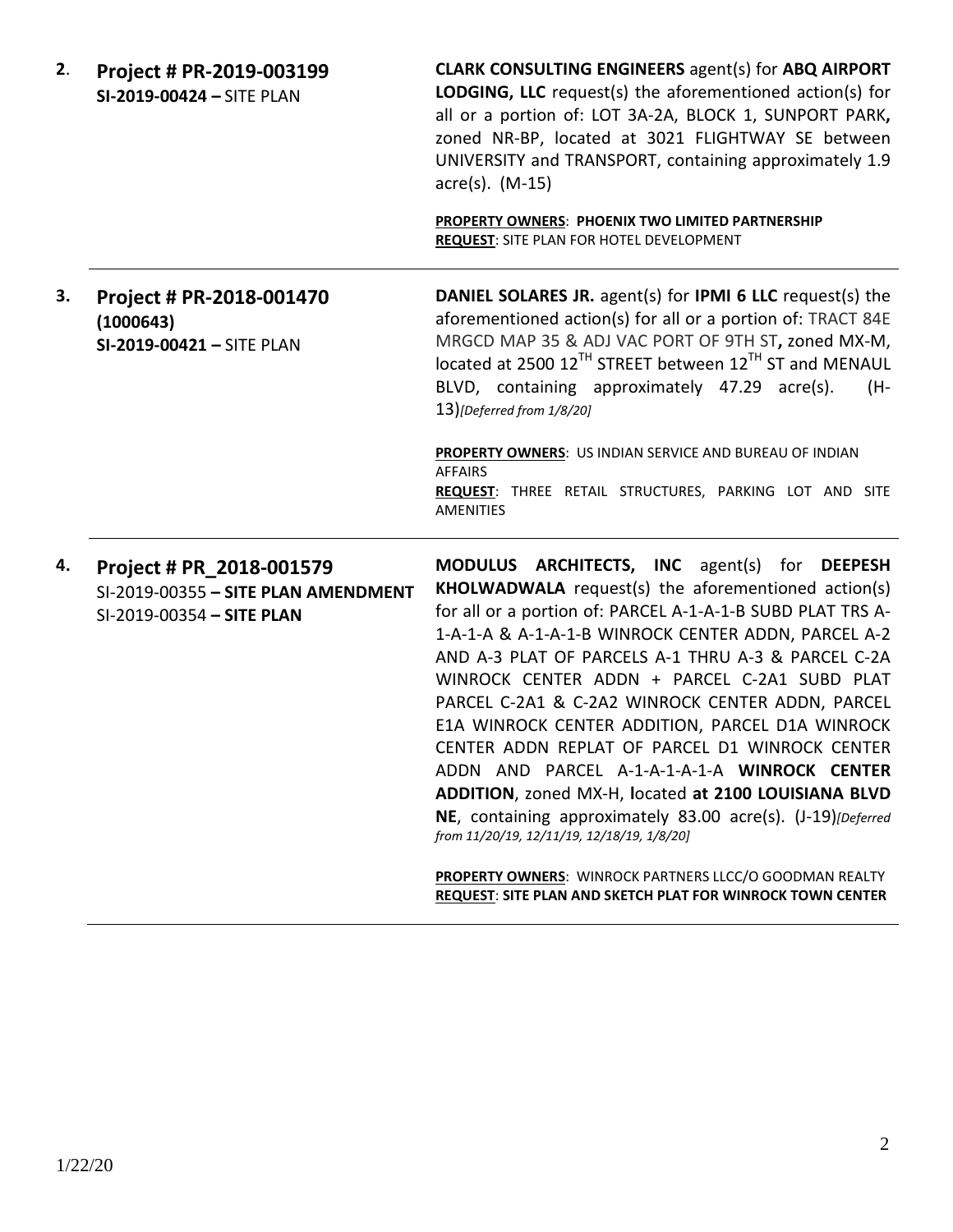| 5. | Project # PR-2019-002454          |  |  |
|----|-----------------------------------|--|--|
|    | (AKA: PR-2019-003125)             |  |  |
|    | SD-2019-00215 - PRELIMINARY/FINAL |  |  |
|    | <b>PLAT</b>                       |  |  |

**TIMOTHY SOLINSKY** request(s) the aforementioned action(s) for all or a portion of: **TRACTS A-1 A-2,** zoned MX-FB-UD, located at **415 TIJERAS AVE**, containing approximately 2.0314 acre(s). (J-14)*[Deferred from 12/11/19, 1/15/20]*

**PROPERTY OWNERS**: BERNALILLO COUNTY **REQUEST**: **CONSOLIDATE 21 LOTS INTO 2/ GRANT EASEMENTS**

## **6. Project # PR-2019-003077** SI-2019-00370 **– SITE PLAN** VA-2019-00426 – **WAIVER SIDEWALK WIDTH**

**DEKKER, PERICH, SABATINI** agent's for **ALLEN SIGMOND GROUP** request(s) the aforementioned action(s) for all or a portion of: **TR 6-A-1-C-1-A BLK C PLAT FOR LOTS 5-A-1, 5-A-2, 6-A-1-C-1-A AND 6-A-1-C-1-B BLOCK "C", LOUISIANA SUBDIVISION** zoned MX-H, located at **2424 LOUISIANA BLVD NE**, containing approximately 1.519 acre(s). (H-19)*[Deferred from 12/4/19, 1/8/20, 1/15/20]*

**PROPERTY OWNERS**: LBP PARTNERS LLC C/O ALLEN SIGMON REAL ESTATE **REQUEST**: **SITE PLAN AMENDMENT**

# *MINOR CASES*

| 7. | Project # PR-2019-003003<br>SD-2020-00004 - PRELIMINARY/FINAL<br><b>PLAT</b> | <b>BOHANNAN HUSTON INC.</b> agent(s) for <b>HOPEWORKS</b><br>request(s) the aforementioned action(s) for all or a portion<br>of: LOTS 3A, 4A, 5A, 6A, 7A, BLOCK 6 PARIS ADDITION<br>zoned MX-M, located at 1215 3RD ST NW between<br>MOUNTAIN RD NW and SUMMER AVE NW, containing<br>approximately 1.35 acre(s). (J-14) [Deferred from 1/15/20]<br><b>PROPERTY OWNERS: HOPEWORKS</b><br>REQUEST: CONSOLIDATE 5 LOTS INTO 2 LOTS, GRANT ACCESS AND<br><b>DRAINAGE EASEMENTS</b><br>DEFERRED TO JANUARY 22, 2020. |
|----|------------------------------------------------------------------------------|-----------------------------------------------------------------------------------------------------------------------------------------------------------------------------------------------------------------------------------------------------------------------------------------------------------------------------------------------------------------------------------------------------------------------------------------------------------------------------------------------------------------|
| 8. | Project # PR-2019-002412<br>SD-2020-00001- PRELIMINARY/FINAL<br><b>PLAT</b>  | SANDIA LAND SURVEYING LLC agent(s) for JOHN E. AND<br><b>CYTHINA A. MECHENBIER</b> request(s) the aforementioned<br>action(s) for all or a portion of: TRACTS 18 & 19 of LAS<br>LOMITAS BUSINESS PARK, zoned NR-BP, located at 1300 &<br>1310 CUESTA ARRIBA CT NE, containing approximately<br>2.0209 $\arccos 0$ . (D-16)<br>PROPERTY OWNERS: LFT LAS LOMITAS LLC<br><b>REQUEST: COMBINE TRACTS 18 &amp; 19</b>                                                                                                |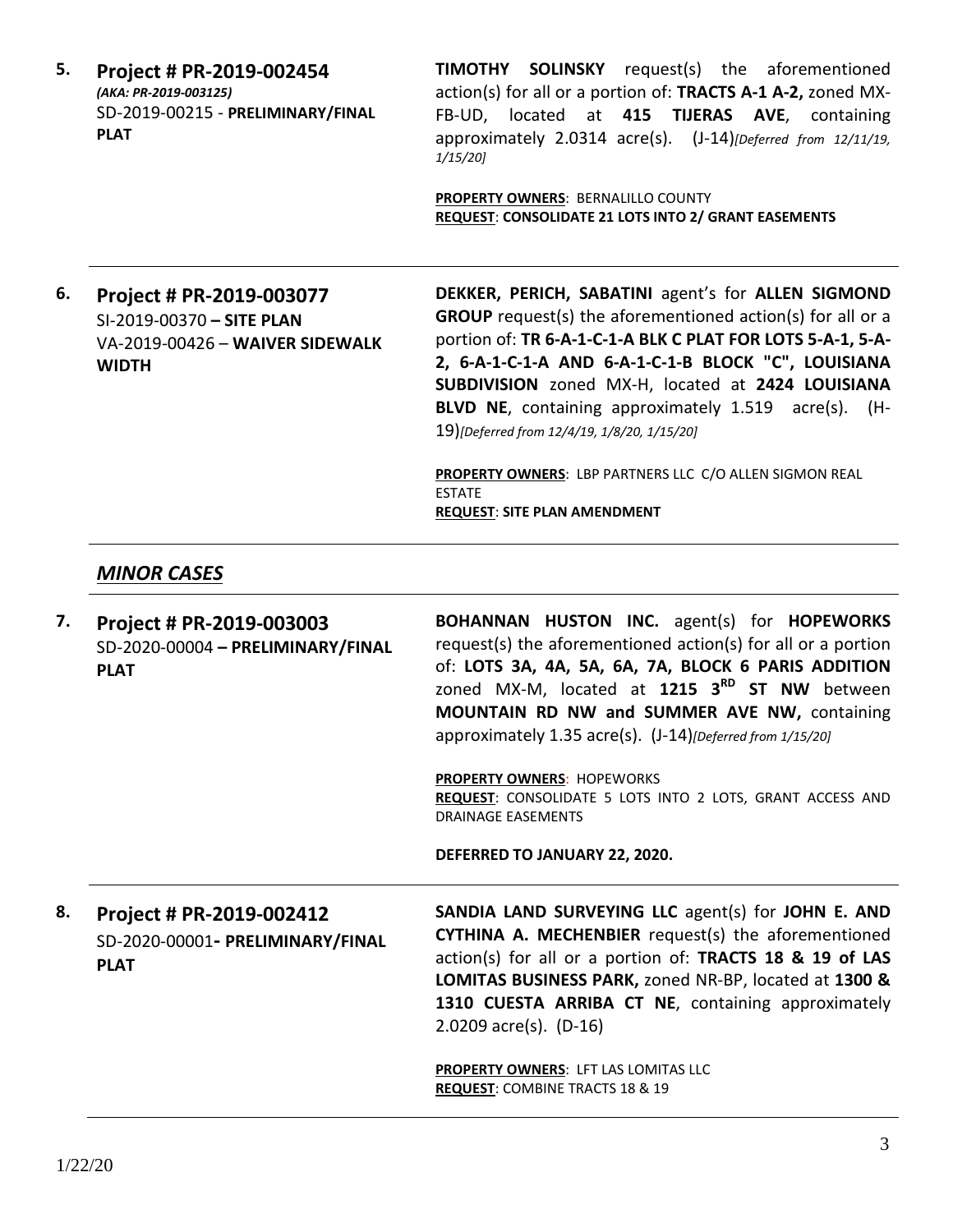| 9.  | Project # PR-2020-003250<br>SD-2020-00005 - PRELIMINARY/FINAL<br><b>PLAT</b>                                                                                                                     | TIERRA WEST LLC agent(s) for CHARTER SCHOOLS<br><b>SOLUTIONS</b> request(s) the aforementioned action(s) for all<br>or a portion of: PARCEL E-1-A LAND DIV PLAT PARCELS D-1-<br>A & E-1-A FORMERLY PARCEL D-1 & E-1 PANORAMA<br>HEIGHTS ADDN CONT 4.9998 AC M/L OR 217,791 SF M/L<br>LOT E1A, PANORAMA HEIGHTS ADDN, zoned MX-M,<br>13201<br>located<br>LOMAS<br><b>BLVD</b><br>NE,<br>at<br>containing<br>approximately 4.996 acre(s). (K-22)<br><b>PROPERTY OWNERS: CHARTER SCHOOLS SOLUTIONS</b><br><b>REQUEST: PRELIMINARY/FINAL PLAT</b>                                                                       |
|-----|--------------------------------------------------------------------------------------------------------------------------------------------------------------------------------------------------|---------------------------------------------------------------------------------------------------------------------------------------------------------------------------------------------------------------------------------------------------------------------------------------------------------------------------------------------------------------------------------------------------------------------------------------------------------------------------------------------------------------------------------------------------------------------------------------------------------------------|
| 10. | Project # PR-2020-003270<br>SD-2020-00020 - AMENDMENT TO<br><b>PRELIMINARY PLAT</b>                                                                                                              | MATT ARCHULETA W/DEKKER, PERICH, SABATINI agent(s)<br>for FIRST FINANCIAL CREDIT UNION/RON MOOREHEAD<br>request(s) the aforementioned action(s) for all or a portion<br>of: TR 1A-2-A-3 PLAT OF TRS 1A-2-A-1, 1A-2-A-2 & 1A-2-A-3<br>RENAISSANCE CENTER CONT 3.0001 AC LOT 1A2A3& TR<br>1A-2A-@ PLAT OF TRS 1A-2-A-1, 1A-2-A-2 & 1A-2-A-3<br>RENAISSANCE CENTER CONT 5.4234 AC, zoned MX-M<br>located on UNION WAY DR NE between MISSION AVE NE<br>and MONTANO RD NE containing approximately 5.0<br>$\arccos(5)$ . (F-16)<br>PROPERTY OWNERS: FIRST FINANCIAL CREDIT UNION, KEN WILLIAMS<br><b>ENTERPRISES INC</b> |
|     |                                                                                                                                                                                                  | <b>REQUEST: PROPERTY LINE ADJUSTMENT</b>                                                                                                                                                                                                                                                                                                                                                                                                                                                                                                                                                                            |
| 11. | Project # PR-2018-001331<br>SD-2020-00017 - PRELIMINARY/FINAL<br><b>PLAT</b><br>SD-2020-00018 - VACATION OF PRIVATE<br><b>EASEMENT</b><br>SD-2020-00019 - VACATION OF PRIVATE<br><b>EASEMENT</b> | BOHANNAN HUSTON (Michael Balaskovits) agent(s) for<br><b>CORAZON</b><br><b>DEL</b><br><b>MESA</b><br><b>3B, LLC</b> request(s)<br>the<br>aforementioned action(s) for all or a portion of: LOT 5 and<br>16, BLOCK 20 MESA DEL SOL MONTAGE UNIT 3B, zoned PC,<br>located on UNIVERSITY BLVD SE, containing approximately<br>$0.1847$ acre(s). $(S-16)$<br>PROPERTY OWNERS: CORAZON DEL MESA 3B LLC<br><b>REQUEST: VACATE EASEMENTS, GRANT EASEMENTS</b>                                                                                                                                                              |

# *SKETCH PLAT*